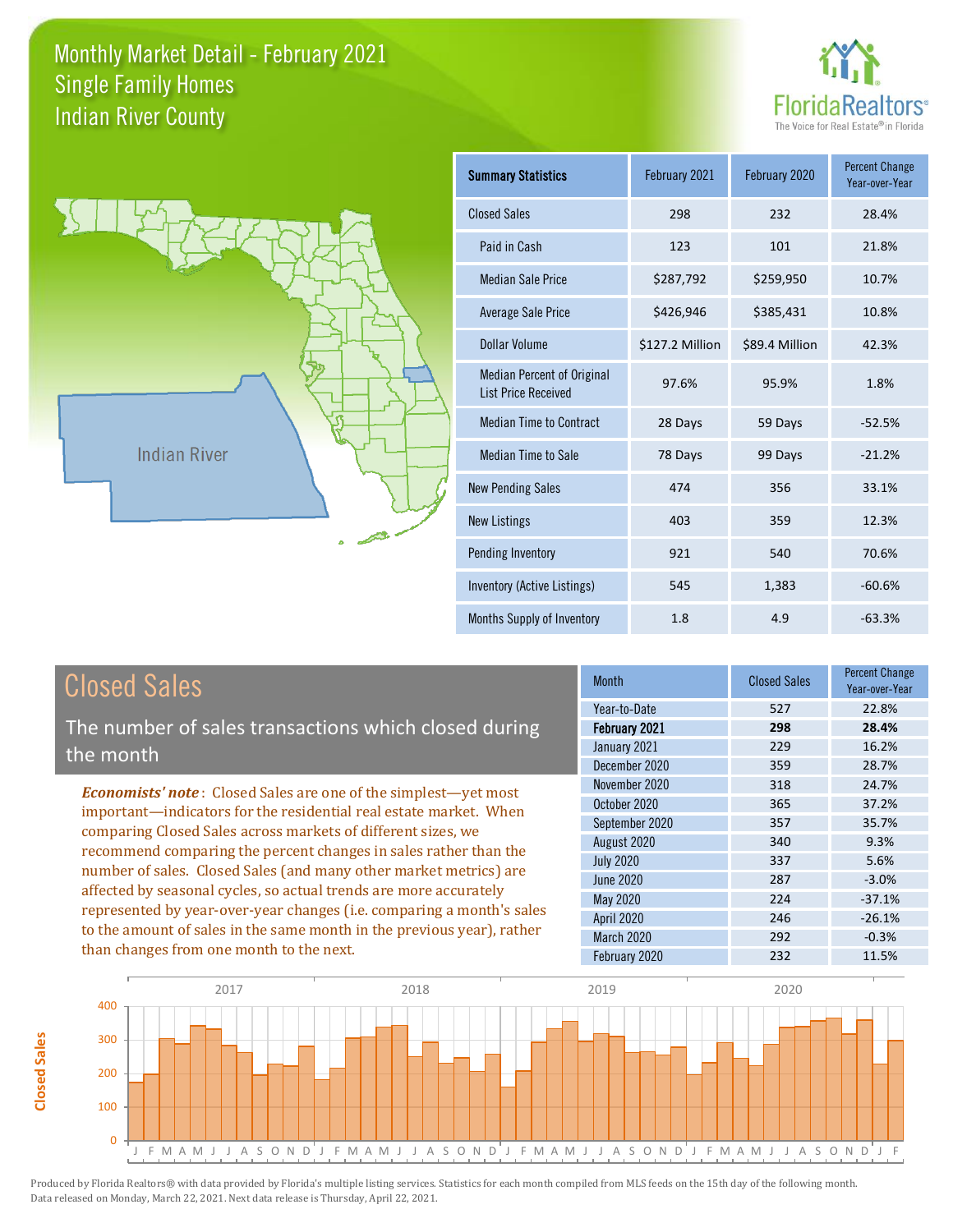this statistic should be interpreted with care.



85 -38.4%

| Cash Sales                                                                      | <b>Month</b>     | <b>Cash Sales</b> | <b>Percent Change</b><br>Year-over-Year |
|---------------------------------------------------------------------------------|------------------|-------------------|-----------------------------------------|
|                                                                                 | Year-to-Date     | 222               | 23.3%                                   |
| The number of Closed Sales during the month in which                            | February 2021    | 123               | 21.8%                                   |
| buyers exclusively paid in cash                                                 | January 2021     | 99                | 25.3%                                   |
|                                                                                 | December 2020    | 135               | 35.0%                                   |
|                                                                                 | November 2020    | 111               | 22.0%                                   |
|                                                                                 | October 2020     | 126               | 24.8%                                   |
| <b>Economists' note</b> : Cash Sales can be a useful indicator of the extent to | September 2020   | 81                | $-4.7%$                                 |
| which investors are participating in the market. Why? Investors are             | August 2020      | 102               | $-15.0%$                                |
| far more likely to have the funds to purchase a home available up front,        | <b>July 2020</b> | 100               | $-11.5%$                                |
| whereas the typical homebuyer requires a mortgage or some other                 | June 2020        | 94                | $-3.1%$                                 |
| form of financing. There are, of course, many possible exceptions, so           | May 2020         | 70                | $-48.5%$                                |



# Cash Sales as a Percentage of Closed Sales

The percentage of Closed Sales during the month which were Cash Sales

*Economists' note* : This statistic is simply another way of viewing Cash Sales. The remaining percentages of Closed Sales (i.e. those not paid fully in cash) each month involved some sort of financing, such as mortgages, owner/seller financing, assumed loans, etc.

| <b>Month</b>      | <b>Percent of Closed</b><br>Sales Paid in Cash | <b>Percent Change</b><br>Year-over-Year |
|-------------------|------------------------------------------------|-----------------------------------------|
| Year-to-Date      | 42.1%                                          | 0.2%                                    |
| February 2021     | 41.3%                                          | $-5.1%$                                 |
| January 2021      | 43.2%                                          | 7.7%                                    |
| December 2020     | 37.6%                                          | 5.0%                                    |
| November 2020     | 34.9%                                          | $-2.2%$                                 |
| October 2020      | 34.5%                                          | $-9.2%$                                 |
| September 2020    | 22.7%                                          | $-29.7%$                                |
| August 2020       | 30.0%                                          | $-22.3%$                                |
| <b>July 2020</b>  | 29.7%                                          | $-16.1%$                                |
| June 2020         | 32.8%                                          | 0.0%                                    |
| <b>May 2020</b>   | 31.3%                                          | $-18.1%$                                |
| <b>April 2020</b> | 34.6%                                          | $-16.4%$                                |
| March 2020        | 40.4%                                          | 2.0%                                    |
| February 2020     | 43.5%                                          | 0.5%                                    |

February 2020 101 12.2%

March 2020 118 118 1.7%

April 2020

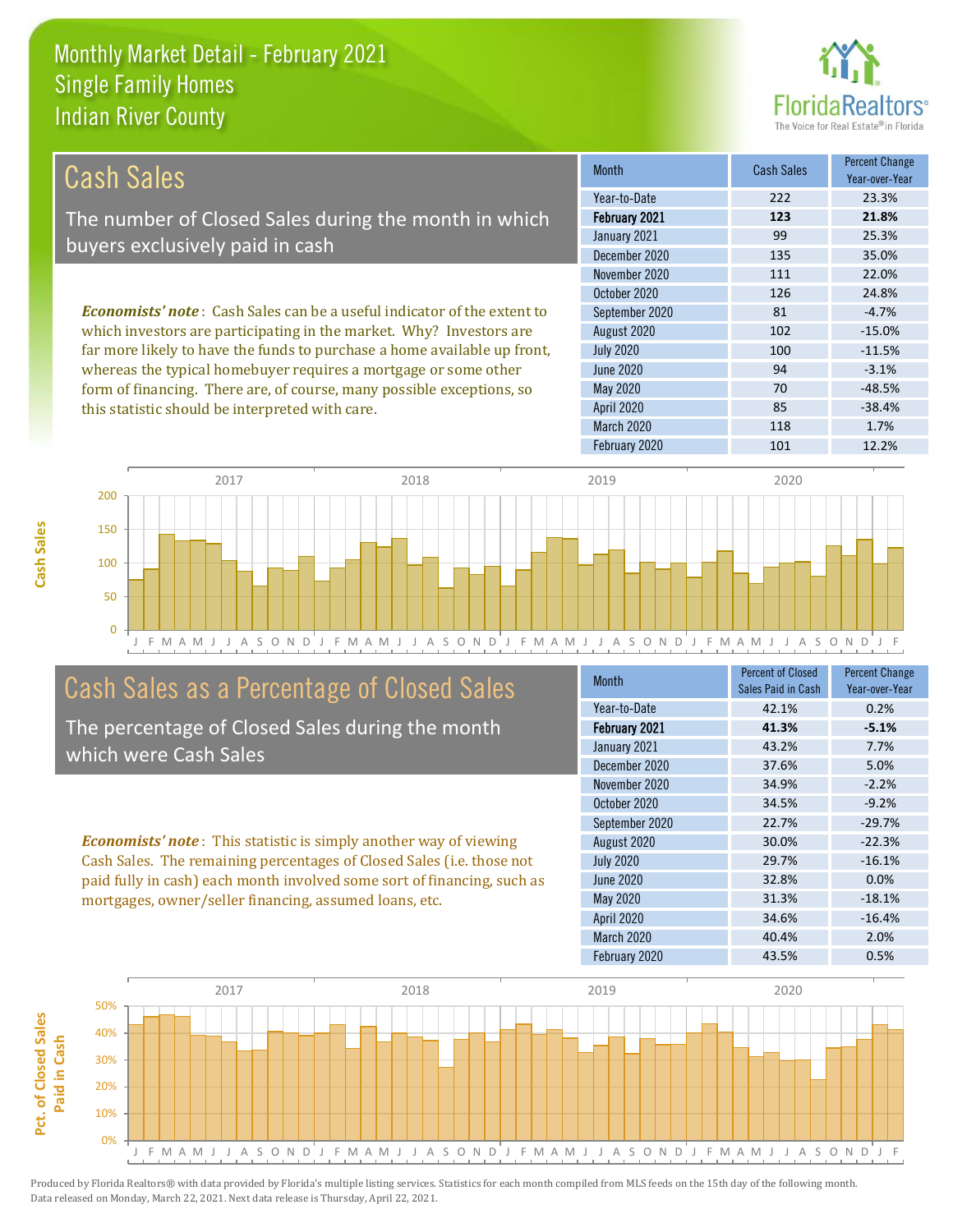

#### *Economists' note* : Median Sale Price is our preferred summary statistic for price activity because, unlike Average Sale Price, Median Sale Price is not sensitive to high sale prices for small numbers of homes that may not be characteristic of the market area. Keep in mind that median price trends over time are not always solely caused by changes in the general value of local real estate. Median sale price only Median Sale Price The median sale price reported for the month (i.e. 50% of sales were above and 50% of sales were below)

| <b>Month</b>     | <b>Median Sale Price</b> | <b>Percent Change</b><br>Year-over-Year |
|------------------|--------------------------|-----------------------------------------|
| Year-to-Date     | \$289,000                | 14.7%                                   |
| February 2021    | \$287,792                | 10.7%                                   |
| January 2021     | \$293,000                | 22.1%                                   |
| December 2020    | \$298,000                | 11.8%                                   |
| November 2020    | \$282,075                | 13.1%                                   |
| October 2020     | \$275,990                | 11.9%                                   |
| September 2020   | \$265,000                | 3.9%                                    |
| August 2020      | \$265,000                | 8.2%                                    |
| <b>July 2020</b> | \$257,221                | 2.9%                                    |
| <b>June 2020</b> | \$265,000                | 6.0%                                    |
| May 2020         | \$267,500                | 2.3%                                    |
| April 2020       | \$267,000                | 4.7%                                    |
| March 2020       | \$267,500                | 7.6%                                    |
| February 2020    | \$259,950                | 6.1%                                    |



# Average Sale Price

The average sale price reported for the month (i.e. total sales in dollars divided by the number of sales)

reflects the values of the homes that *sold* each month, and the mix of

the types of homes that sell can change over time.

*Economists' note* : Usually, we prefer Median Sale Price over Average Sale Price as a summary statistic for home prices. However, Average Sale Price does have its uses—particularly when it is analyzed alongside the Median Sale Price. For one, the relative difference between the two statistics can provide some insight into the market for higher-end homes in an area.

| <b>Month</b>     | <b>Average Sale Price</b> | <b>Percent Change</b><br>Year-over-Year |
|------------------|---------------------------|-----------------------------------------|
| Year-to-Date     | \$425,478                 | 0.7%                                    |
| February 2021    | \$426,946                 | 10.8%                                   |
| January 2021     | \$423,567                 | $-9.1%$                                 |
| December 2020    | \$484,313                 | 22.3%                                   |
| November 2020    | \$446,153                 | 22.5%                                   |
| October 2020     | \$388,560                 | 19.6%                                   |
| September 2020   | \$389,307                 | 18.8%                                   |
| August 2020      | \$385,760                 | 25.7%                                   |
| <b>July 2020</b> | \$546,623                 | 60.3%                                   |
| <b>June 2020</b> | \$355,729                 | $-2.0%$                                 |
| May 2020         | \$371,338                 | $-4.2%$                                 |
| April 2020       | \$412,348                 | 8.8%                                    |
| March 2020       | \$435,756                 | 20.4%                                   |
| February 2020    | \$385,431                 | 10.7%                                   |



**Median Sale Price**

**Median Sale Price**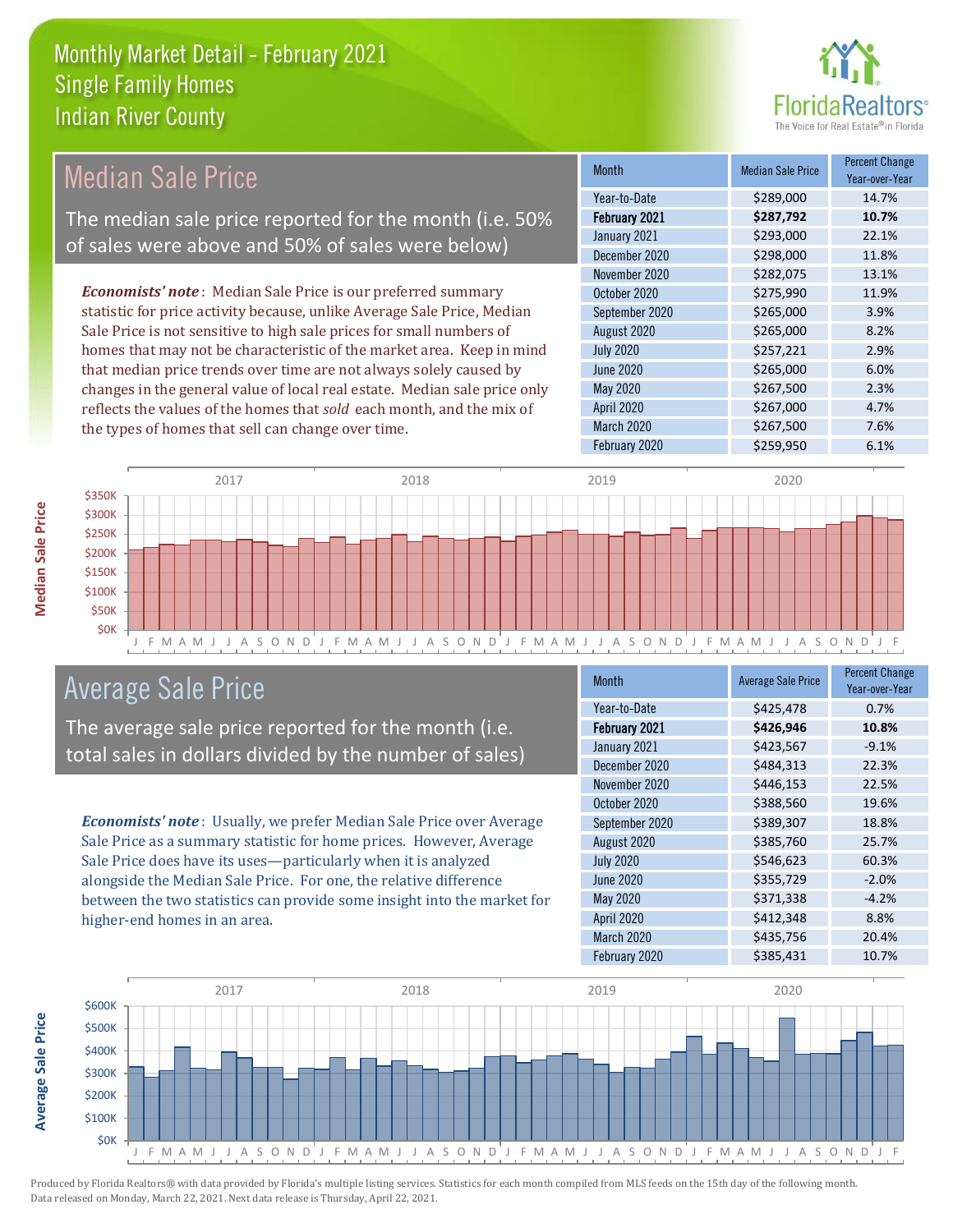

### Dollar Volume

The sum of the sale prices for all sales which closed during the month

*Economists' note* : Dollar Volume is simply the sum of all sale prices in a given time period, and can quickly be calculated by multiplying Closed Sales by Average Sale Price. It is a strong indicator of the health of the real estate industry in a market, and is of particular interest to real estate professionals, investors, analysts, and government agencies. Potential home sellers and home buyers, on the other hand, will likely be better served by paying attention to trends in the two components of Dollar Volume (i.e. sales and prices) individually.

| <b>Month</b>         | Dollar Volume   | <b>Percent Change</b><br>Year-over-Year |
|----------------------|-----------------|-----------------------------------------|
| Year-to-Date         | \$224.2 Million | 23.7%                                   |
| <b>February 2021</b> | \$127.2 Million | 42.3%                                   |
| January 2021         | \$97.0 Million  | 5.7%                                    |
| December 2020        | \$173.9 Million | 57.4%                                   |
| November 2020        | \$141.9 Million | 52.7%                                   |
| October 2020         | \$141.8 Million | 64.1%                                   |
| September 2020       | \$139.0 Million | 61.2%                                   |
| August 2020          | \$131.2 Million | 37.4%                                   |
| <b>July 2020</b>     | \$184.2 Million | 69.4%                                   |
| June 2020            | \$102.1 Million | $-5.0%$                                 |
| May 2020             | \$83.2 Million  | $-39.7%$                                |
| <b>April 2020</b>    | \$101.4 Million | $-19.6%$                                |
| March 2020           | \$127.2 Million | 20.0%                                   |
| February 2020        | \$89.4 Million  | 23.5%                                   |



# Median Percent of Original List Price Received

The median of the sale price (as a percentage of the original list price) across all properties selling during the month

*Economists' note* : The Median Percent of Original List Price Received is useful as an indicator of market recovery, since it typically rises as buyers realize that the market may be moving away from them and they need to match the selling price (or better it) in order to get a contract on the house. This is usually the last measure to indicate a market has shifted from down to up, so it is what we would call a *lagging* indicator.

| <b>Month</b>      | Med. Pct. of Orig.<br><b>List Price Received</b> | <b>Percent Change</b><br>Year-over-Year |
|-------------------|--------------------------------------------------|-----------------------------------------|
| Year-to-Date      | 97.6%                                            | 2.2%                                    |
| February 2021     | 97.6%                                            | 1.8%                                    |
| January 2021      | 97.6%                                            | 2.5%                                    |
| December 2020     | 97.4%                                            | 1.8%                                    |
| November 2020     | 97.9%                                            | 2.0%                                    |
| October 2020      | 97.1%                                            | 1.6%                                    |
| September 2020    | 97.3%                                            | 1.6%                                    |
| August 2020       | 96.7%                                            | 1.6%                                    |
| <b>July 2020</b>  | 96.0%                                            | 0.3%                                    |
| June 2020         | 95.5%                                            | $-0.2%$                                 |
| <b>May 2020</b>   | 95.8%                                            | 0.8%                                    |
| <b>April 2020</b> | 95.8%                                            | 1.6%                                    |
| March 2020        | 95.0%                                            | 0.6%                                    |
| February 2020     | 95.9%                                            | 0.0%                                    |

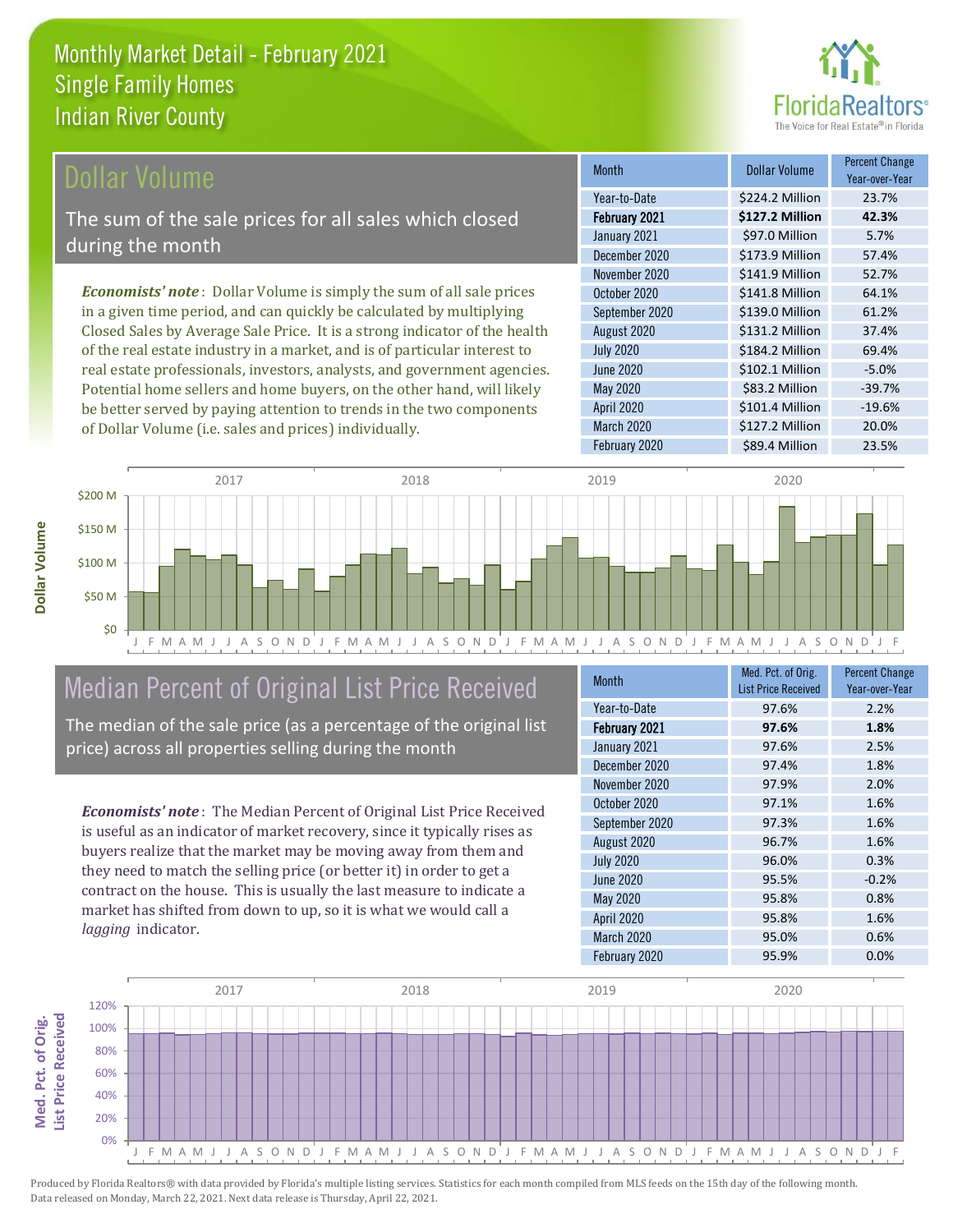

# **Median Time to Contract**

The median number of days between the listing date and contract date for all Closed Sales during the month

*Economists' note* : Like Time to Sale, Time to Contract is a measure of the length of the home selling process calculated for sales which closed during the month. The difference is that Time to Contract measures the number of days between the initial listing of a property and the signing of the contract which eventually led to the closing of the sale. When the gap between Median Time to Contract and Median Time to Sale grows, it is usually a sign of longer closing times and/or declining numbers of cash sales.

| <b>Month</b>     | Median Time to<br>Contract | <b>Percent Change</b><br>Year-over-Year |
|------------------|----------------------------|-----------------------------------------|
| Year-to-Date     | 28 Days                    | $-52.5%$                                |
| February 2021    | 28 Days                    | $-52.5%$                                |
| January 2021     | 27 Days                    | $-59.1%$                                |
| December 2020    | 27 Days                    | $-50.0%$                                |
| November 2020    | 28 Days                    | $-46.2%$                                |
| October 2020     | 37 Days                    | $-39.3%$                                |
| September 2020   | 41 Days                    | $-30.5%$                                |
| August 2020      | 52 Days                    | $-13.3%$                                |
| <b>July 2020</b> | 73 Days                    | 9.0%                                    |
| June 2020        | 61 Days                    | 19.6%                                   |
| <b>May 2020</b>  | 42 Days                    | $-19.2%$                                |
| April 2020       | 36 Days                    | $-39.0%$                                |
| March 2020       | 58 Days                    | $-3.3%$                                 |
| February 2020    | 59 Days                    | 0.0%                                    |



 $\Omega$ 



# Median Time to Sale

The median number of days between the listing date and closing date for all Closed Sales during the month

*Economists' note* : Time to Sale is a measure of the length of the home selling process, calculated as the number of days between the initial listing of a property and the closing of the sale. *Median* Time to Sale is the amount of time the "middle" property selling this month was on the market. That is, 50% of homes selling this month took *less* time to sell, and 50% of homes took *more* time to sell. Median Time to Sale gives a more accurate picture than Average Time to Sale, which can be skewed upward by small numbers of properties taking an abnormally long time to sell.

| <b>Month</b>     | <b>Median Time to Sale</b> | <b>Percent Change</b><br>Year-over-Year |
|------------------|----------------------------|-----------------------------------------|
| Year-to-Date     | 78 Days                    | $-22.0%$                                |
| February 2021    | 78 Days                    | $-21.2%$                                |
| January 2021     | 78 Days                    | $-25.7%$                                |
| December 2020    | 77 Days                    | $-21.4%$                                |
| November 2020    | 69 Days                    | $-31.0%$                                |
| October 2020     | 88 Days                    | $-13.7%$                                |
| September 2020   | 90 Days                    | $-9.1%$                                 |
| August 2020      | 104 Days                   | 6.1%                                    |
| <b>July 2020</b> | 119 Days                   | 11.2%                                   |
| <b>June 2020</b> | 103 Days                   | 7.3%                                    |
| <b>May 2020</b>  | 90 Days                    | $-5.3%$                                 |
| April 2020       | 89 Days                    | $-10.1%$                                |
| March 2020       | 104 Days                   | 5.1%                                    |
| February 2020    | 99 Days                    | 1.0%                                    |

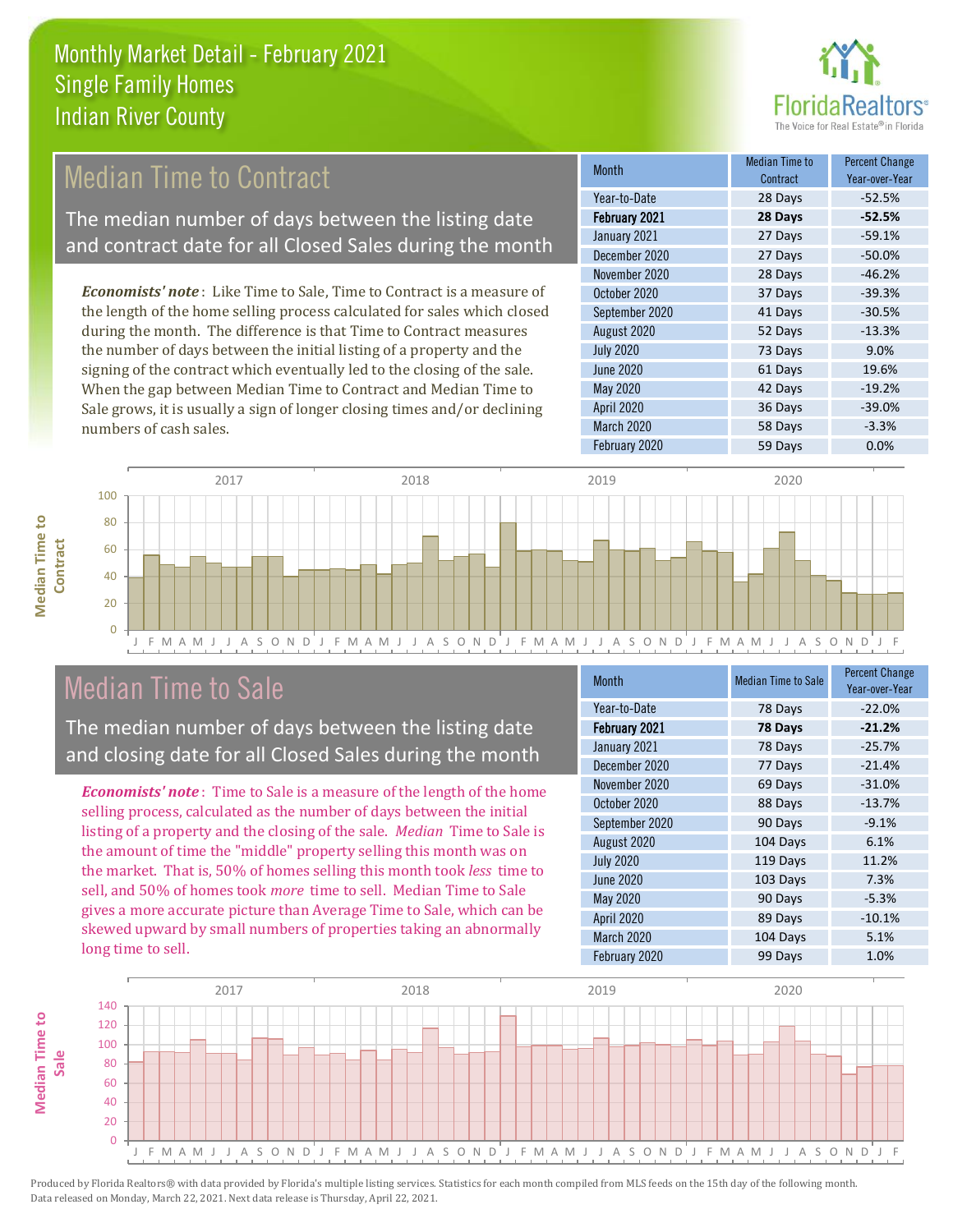

| <b>New Pending Sales</b>                                                       | <b>Month</b>     | <b>New Pending Sales</b> | <b>Percent Change</b><br>Year-over-Year |
|--------------------------------------------------------------------------------|------------------|--------------------------|-----------------------------------------|
|                                                                                | Year-to-Date     | 891                      | 32.2%                                   |
| The number of listed properties that went under                                | February 2021    | 474                      | 33.1%                                   |
| contract during the month                                                      | January 2021     | 417                      | 31.1%                                   |
|                                                                                | December 2020    | 271                      | 27.2%                                   |
|                                                                                | November 2020    | 320                      | 24.5%                                   |
| <b>Economists' note</b> : Because of the typical length of time it takes for a | October 2020     | 399                      | 28.7%                                   |
| sale to close, economists consider Pending Sales to be a decent                | September 2020   | 368                      | 51.4%                                   |
| indicator of potential future Closed Sales. It is important to bear in         | August 2020      | 417                      | 35.4%                                   |
| mind, however, that not all Pending Sales will be closed successfully.         | <b>July 2020</b> | 377                      | 15.3%                                   |
| So, the effectiveness of Pending Sales as a future indicator of Closed         | June 2020        | 403                      | 38.0%                                   |
| Sales is susceptible to changes in market conditions such as the               | May 2020         | 386                      | $-1.0%$                                 |

J F M A M J J A S O N D J F M A M J J A S O N D J F M A M J J A S O N D J F M A M J J A S O N D J F  $\overline{0}$ 100 200 300 400 500 2017 2018 2019 2020

# New Listings

distressed properties for sale.

The number of properties put onto the market during the month

availability of financing for homebuyers and the inventory of

*Economists' note* : New Listings tend to rise in delayed response to increasing prices, so they are often seen as a lagging indicator of market health. As prices rise, potential sellers raise their estimations of value—and in the most recent cycle, rising prices have freed up many potential sellers who were previously underwater on their mortgages. Note that in our calculations, we take care to not include properties that were recently taken off the market and quickly relisted, since these are not really *new* listings.

| <b>Month</b>      | <b>New Listings</b> | <b>Percent Change</b><br>Year-over-Year |
|-------------------|---------------------|-----------------------------------------|
| Year-to-Date      | 747                 | $-5.8%$                                 |
| February 2021     | 403                 | 12.3%                                   |
| January 2021      | 344                 | $-20.7%$                                |
| December 2020     | 263                 | 6.0%                                    |
| November 2020     | 298                 | $-19.9%$                                |
| October 2020      | 356                 | $-11.4%$                                |
| September 2020    | 358                 | 35.6%                                   |
| August 2020       | 321                 | 10.7%                                   |
| <b>July 2020</b>  | 327                 | $-15.1%$                                |
| June 2020         | 368                 | 21.1%                                   |
| May 2020          | 518                 | 36.3%                                   |
| <b>April 2020</b> | 298                 | $-24.6%$                                |
| March 2020        | 350                 | $-16.1%$                                |
| February 2020     | 359                 | $-13.3%$                                |

April 2020 184 184 -49.9% March 2020 277 -22.8% February 2020 356 356 18.7%



Pending Sales **Pending Sales**

**New Listings**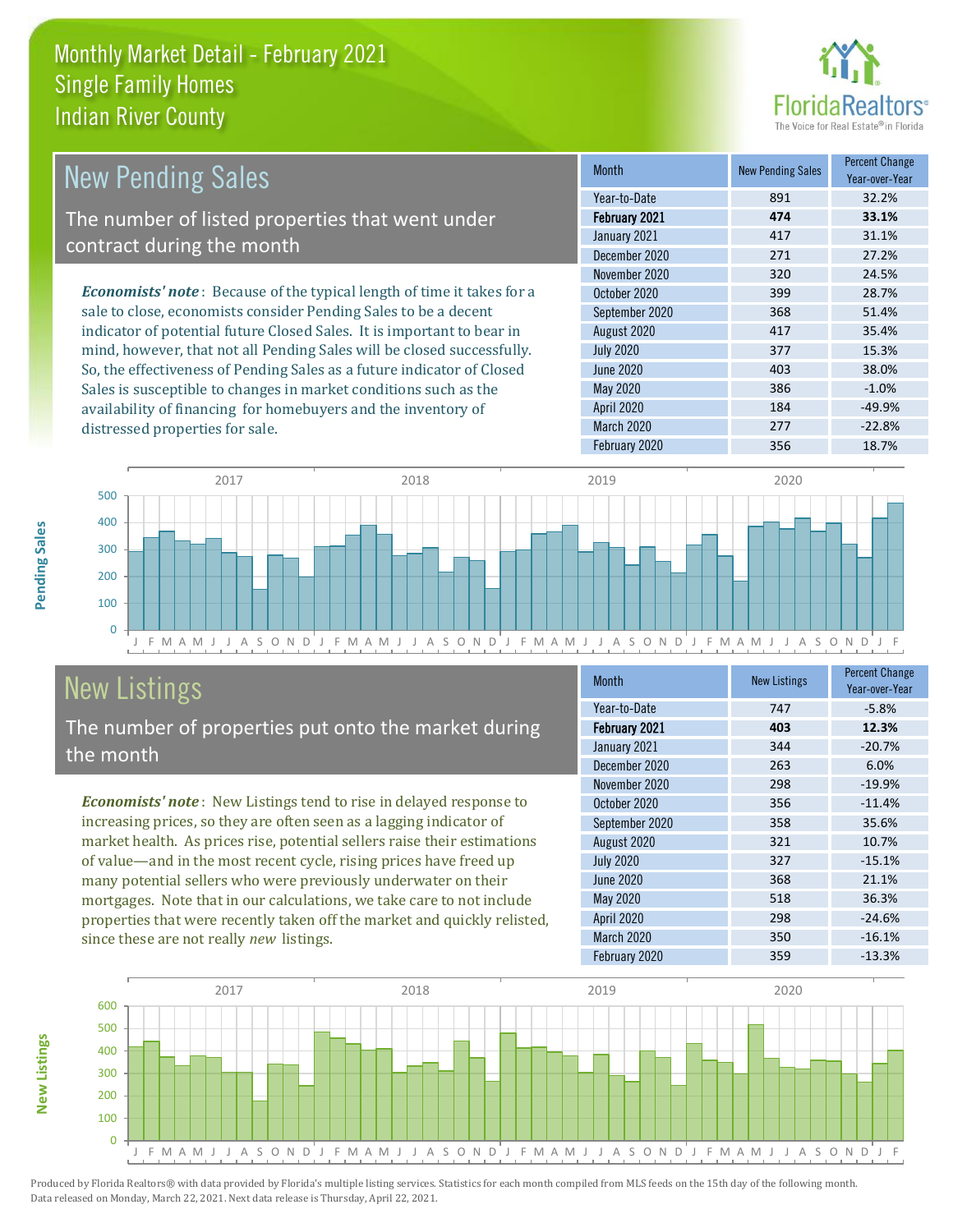

# Inventory (Active Listings)

The number of property listings active at the end of the month

*Economists' note* : There are a number of ways to define and calculate Inventory. Our method is to simply count the number of active listings on the last day of the month, and hold this number to compare with the same month the following year. Inventory rises when New Listings are outpacing the number of listings that go off-market (regardless of whether they actually sell). Likewise, it falls when New Listings aren't keeping up with the rate at which homes are going off-market.

| <b>Month</b>             | Inventory | <b>Percent Change</b><br>Year-over-Year |
|--------------------------|-----------|-----------------------------------------|
| <b>YTD (Monthly Avg)</b> | 582       | $-58.2%$                                |
| February 2021            | 545       | $-60.6%$                                |
| January 2021             | 619       | $-55.9%$                                |
| December 2020            | 692       | $-50.9%$                                |
| November 2020            | 733       | $-47.2%$                                |
| October 2020             | 774       | $-43.8%$                                |
| September 2020           | 845       | $-33.4%$                                |
| August 2020              | 885       | $-32.9%$                                |
| <b>July 2020</b>         | 1,052     | $-25.1%$                                |
| June 2020                | 1,151     | $-17.3%$                                |
| <b>May 2020</b>          | 1,468     | $-2.2%$                                 |
| <b>April 2020</b>        | 1,438     | $-9.5%$                                 |
| March 2020               | 1,436     | $-12.4%$                                |
| February 2020            | 1,383     | $-21.2%$                                |



# Months Supply of Inventory

An estimate of the number of months it will take to deplete the current Inventory given recent sales rates

*Economists' note* : MSI is a useful indicator of market conditions. The benchmark for a balanced market (favoring neither buyer nor seller) is 5.5 months of inventory. Anything higher is traditionally a buyers' market, and anything lower is a sellers' market. There is no single accepted way of calculating MSI. A common method is to divide current Inventory by the most recent month's Closed Sales count, but this count is a usually poor predictor of future Closed Sales due to seasonal cycles. To eliminate seasonal effects, we use the 12-month average of monthly Closed Sales instead.

| <b>Month</b>             | <b>Months Supply</b> | <b>Percent Change</b><br>Year-over-Year |
|--------------------------|----------------------|-----------------------------------------|
| <b>YTD (Monthly Avg)</b> | 2.0                  | $-60.0%$                                |
| February 2021            | 1.8                  | $-63.3%$                                |
| January 2021             | 2.1                  | $-58.0%$                                |
| December 2020            | 2.3                  | $-54.9%$                                |
| November 2020            | 2.5                  | $-50.0%$                                |
| October 2020             | 2.7                  | $-46.0%$                                |
| September 2020           | 3.1                  | $-34.0%$                                |
| August 2020              | 3.3                  | $-32.7%$                                |
| <b>July 2020</b>         | 4.0                  | $-24.5%$                                |
| <b>June 2020</b>         | 4.4                  | $-17.0%$                                |
| <b>May 2020</b>          | 5.5                  | $-3.5%$                                 |
| April 2020               | 5.2                  | $-13.3%$                                |
| March 2020               | 5.1                  | $-19.0%$                                |
| February 2020            | 4.9                  | $-26.9%$                                |

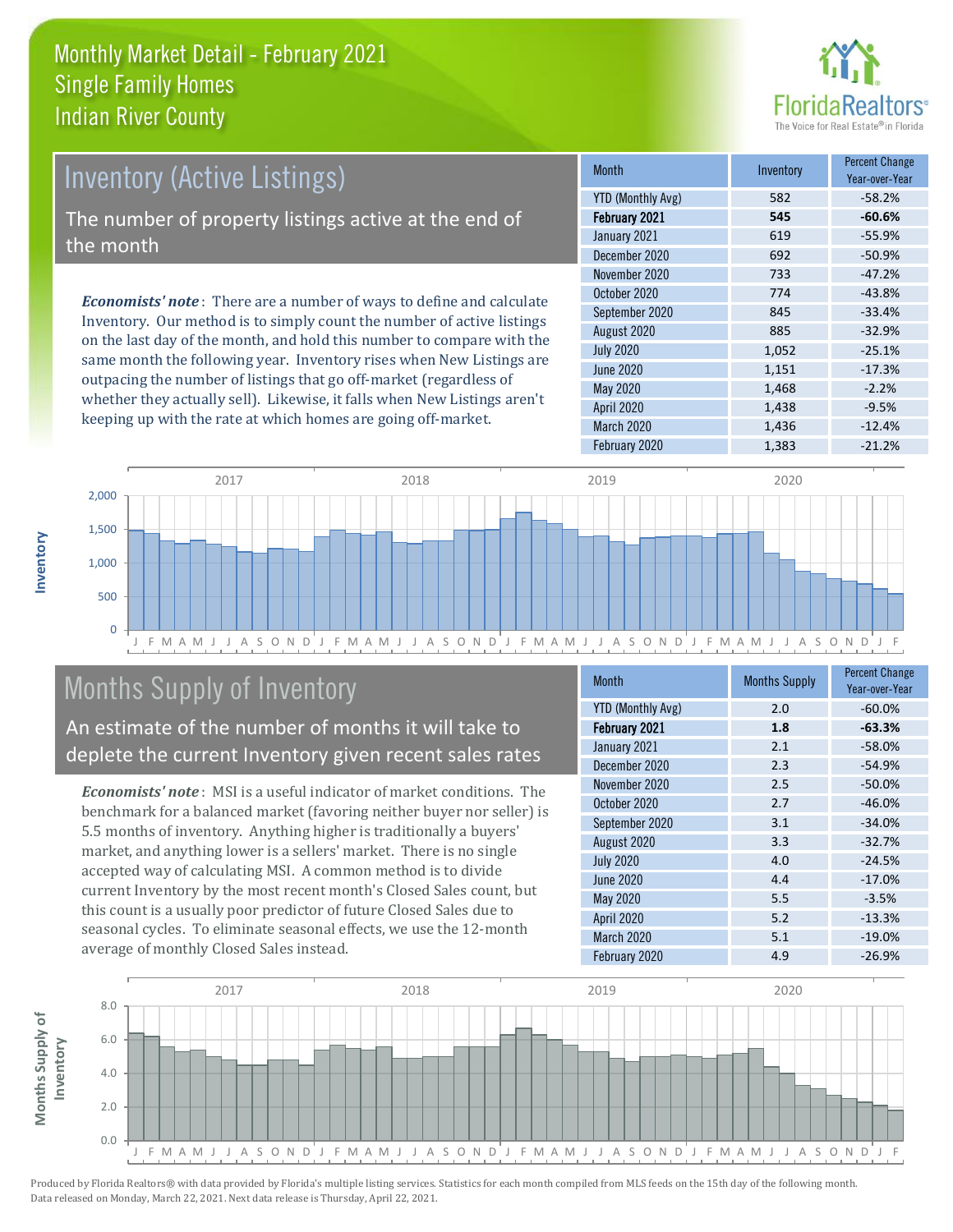

#### *Economists' note:* Closed Sales are one of the simplest—yet most important—indicators for the residential real estate market. When comparing Closed Sales across markets of different sizes, we recommend comparing the percent changes in sales rather than the number of sales. Closed Sales (and many other market metrics) are affected by seasonal cycles, so actual trends are more accurately represented by year-over-year changes (i.e. comparing a month's sales to the amount of sales in the same month in the previous year), rather than changes from one month to the next. \$1,000,000 or more 14  $-6.7\%$ \$250,000 - \$299,999 62 113.8% \$300,000 - \$399,999 61 56.4% \$400,000 - \$599,999 36 24.1% \$600,000 - \$999,999 27 170.0% \$150,000 - \$199,999 34 -22.7% \$200,000 - \$249,999 57 16.3% \$100,000 - \$149,999 7 -56.3% Sale Price Closed Sales Percent Change Year-over-Year Less than \$50,000 0 0 N/A  $$50.000 - $99.999$  0  $-100.0\%$ February 2020 February 2021 Closed Sales by Sale Price The number of sales transactions which closed during the month



### Median Time to Contract by Sale Price The median number of days between the listing date and contract date for all Closed Sales during the month

*Economists' note* : Like Time to Sale, Time to Contract is a measure of the length of the home selling process calculated for sales which closed during the month. The difference is that Time to Contract measures the number of days between the initial listing of a property and the signing of the contract which eventually led to the closing of the sale. When the gap between Median Time to Contract and Median Time to Sale grows, it is usually a sign of longer closing times and/or declining numbers of cash sales.

| Sale Price            | <b>Median Time to</b><br>Contract | <b>Percent Change</b><br>Year-over-Year |
|-----------------------|-----------------------------------|-----------------------------------------|
| Less than \$50,000    | (No Sales)                        | N/A                                     |
| $$50,000 - $99,999$   | (No Sales)                        | N/A                                     |
| $$100,000 - $149,999$ | 20 Days                           | $-9.1%$                                 |
| $$150,000 - $199,999$ | 25 Days                           | $-57.6%$                                |
| \$200,000 - \$249,999 | 23 Days                           | $-61.0%$                                |
| \$250,000 - \$299,999 | 26 Days                           | $-16.1%$                                |
| \$300,000 - \$399,999 | 26 Days                           | $-50.9%$                                |
| \$400,000 - \$599,999 | 45 Days                           | $-61.5%$                                |
| \$600,000 - \$999,999 | 61 Days                           | 771.4%                                  |
| \$1,000,000 or more   | 136 Days                          | -34.9%                                  |



Produced by Florida Realtors® with data provided by Florida's multiple listing services. Statistics for each month compiled from MLS feeds on the 15th day of the following month. Data released on Monday, March 22, 2021. Next data release is Thursday, April 22, 2021.

**Median Time to Contract**

**Median Time to Contract**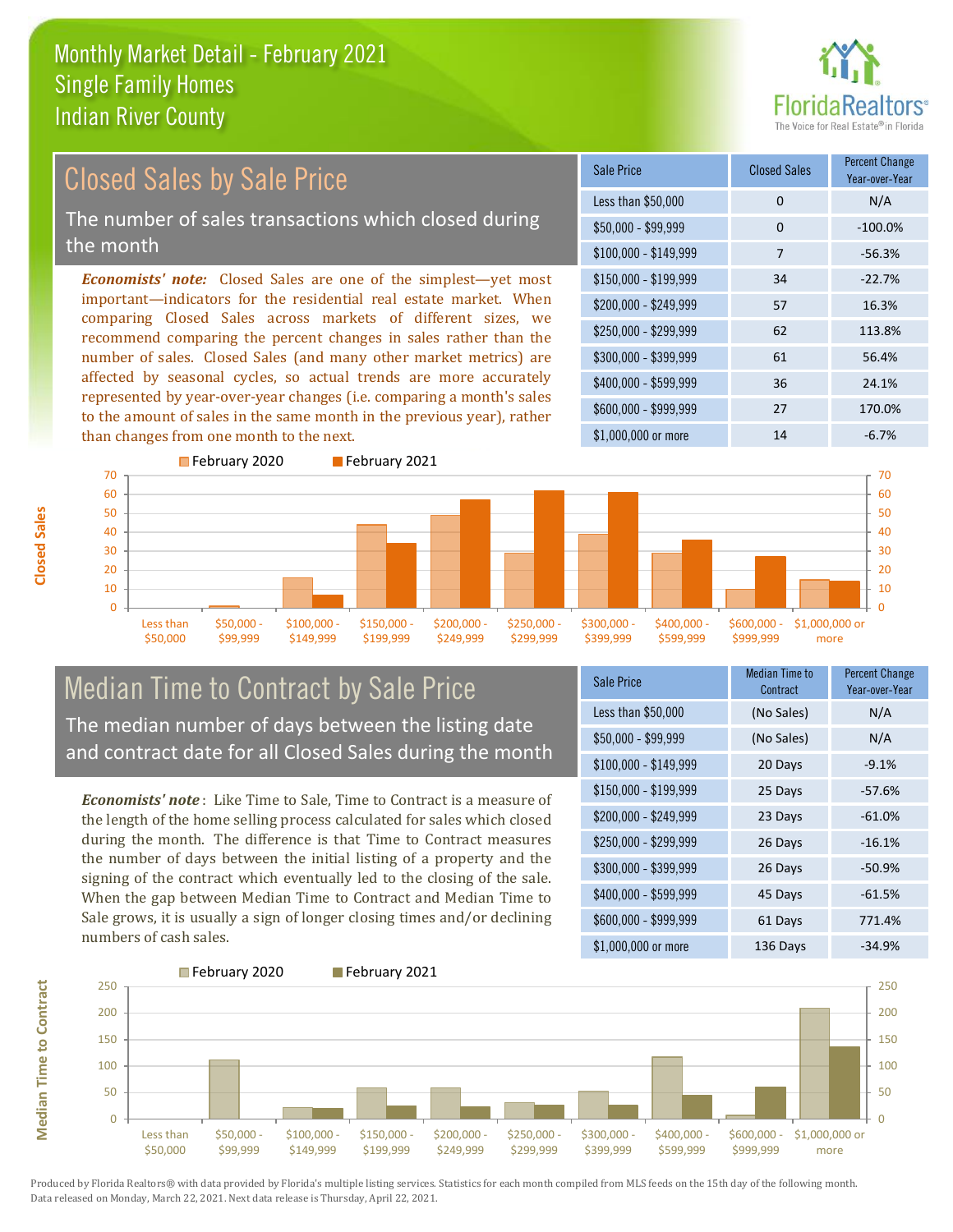

# New Listings by Initial Listing Price The number of properties put onto the market during

the month

*Economists' note:* New Listings tend to rise in delayed response to increasing prices, so they are often seen as a lagging indicator of market health. As prices rise, potential sellers raise their estimations of value—and in the most recent cycle, rising prices have freed up many potential sellers who were previously underwater on their mortgages. Note that in our calculations, we take care to not include properties that were recently taken off the market and quickly relisted, since these are not really *new* listings.

| <b>Initial Listing Price</b> | <b>New Listings</b> | <b>Percent Change</b><br>Year-over-Year |
|------------------------------|---------------------|-----------------------------------------|
| Less than \$50,000           | $\Omega$            | $-100.0%$                               |
| $$50,000 - $99,999$          | 1                   | $-50.0%$                                |
| $$100,000 - $149,999$        | 12                  | 50.0%                                   |
| $$150,000 - $199,999$        | 31                  | $-44.6%$                                |
| \$200,000 - \$249,999        | 50                  | $-15.3%$                                |
| \$250,000 - \$299,999        | 78                  | 9.9%                                    |
| \$300,000 - \$399,999        | 89                  | 67.9%                                   |
| \$400,000 - \$599,999        | 52                  | 6.1%                                    |
| \$600,000 - \$999,999        | 43                  | 13.2%                                   |
| \$1,000,000 or more          | 47                  | 123.8%                                  |



**Inventory**



#### Inventory by Current Listing Price The number of property listings active at the end of the month

*Economists' note* : There are a number of ways to define and calculate Inventory. Our method is to simply count the number of active listings on the last day of the month, and hold this number to compare with the same month the following year. Inventory rises when New Listings are outpacing the number of listings that go off-market (regardless of whether they actually sell). Likewise, it falls when New Listings aren't keeping up with the rate at which homes are going off-market.

| <b>Current Listing Price</b> | Inventory    | <b>Percent Change</b><br>Year-over-Year |
|------------------------------|--------------|-----------------------------------------|
| Less than \$50,000           | 0            | $-100.0%$                               |
| $$50,000 - $99,999$          | $\mathbf{1}$ | $-50.0%$                                |
| $$100,000 - $149,999$        | 10           | $-65.5%$                                |
| $$150,000 - $199,999$        | 45           | $-62.5%$                                |
| \$200,000 - \$249,999        | 58           | $-66.5%$                                |
| \$250,000 - \$299,999        | 70           | $-65.2%$                                |
| \$300,000 - \$399,999        | 102          | $-49.3%$                                |
| \$400,000 - \$599,999        | 60           | $-70.6%$                                |
| \$600,000 - \$999,999        | 69           | $-67.9%$                                |
| \$1,000,000 or more          | 130          | -44.7%                                  |